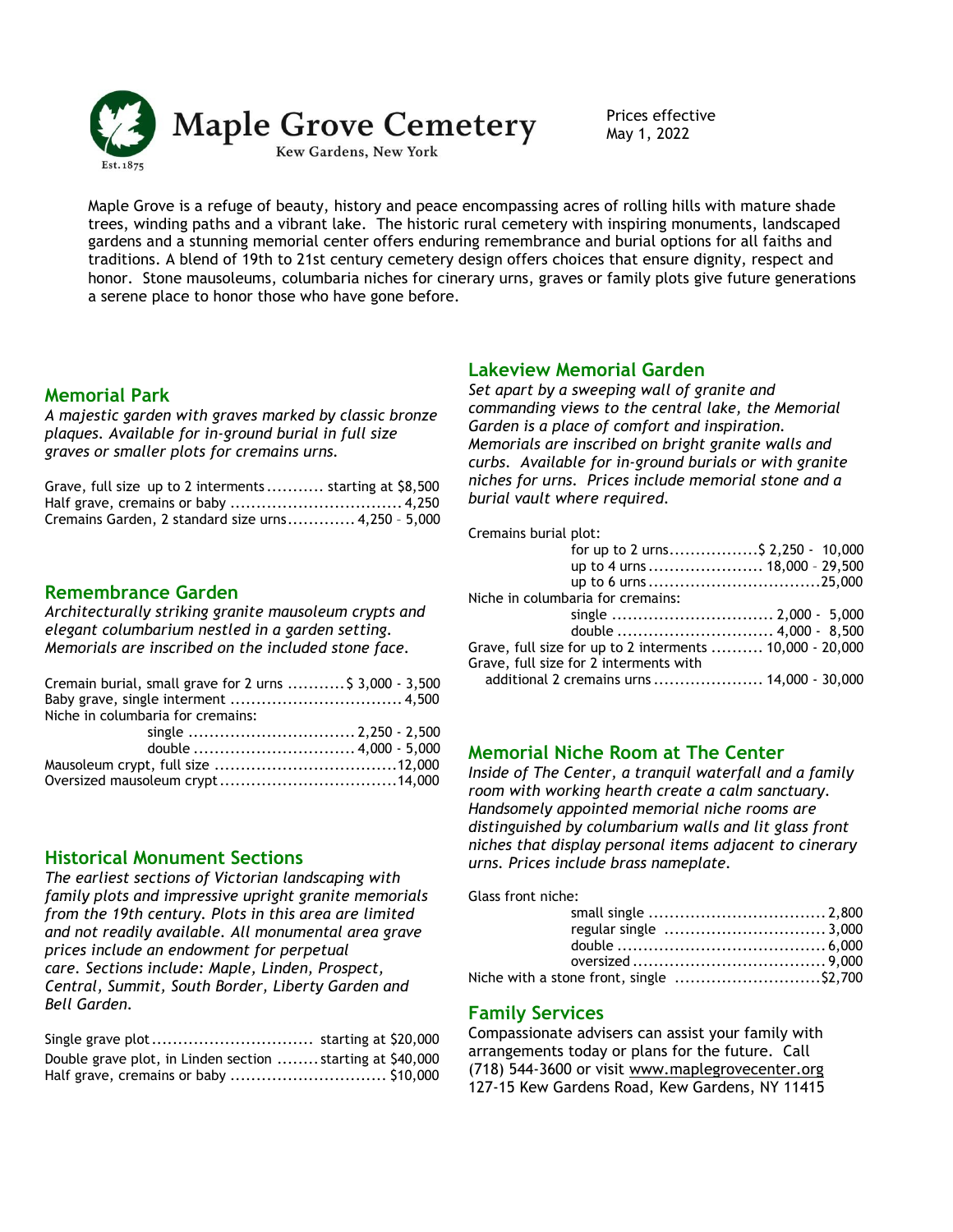# **Interment Charges**

| Burial or entombment: |                                                         |  |
|-----------------------|---------------------------------------------------------|--|
|                       |                                                         |  |
|                       |                                                         |  |
|                       | 3 deep, where permitted  2,132                          |  |
|                       |                                                         |  |
|                       | Cremains interred in niche or grave (human or pet)  492 |  |
|                       | Cremains included within a casket, recording fee55      |  |
|                       |                                                         |  |
|                       | Permanent Maintenance Fund (NYS)                        |  |
|                       |                                                         |  |
|                       |                                                         |  |
|                       |                                                         |  |
|                       | Saturday afternoon overtime per hour or partial  \$258  |  |
|                       |                                                         |  |
|                       |                                                         |  |
|                       |                                                         |  |
|                       |                                                         |  |
|                       |                                                         |  |
|                       | Cremains disinterment, including niche 516              |  |
| Receiving Vault:      |                                                         |  |
|                       | minimum charge up to 10 days \$ 171                     |  |
|                       | each succeeding month or part thereof 107               |  |
|                       |                                                         |  |
|                       |                                                         |  |

*Interment charges are established with the State of New York Department of State, Division of Cemeteries*



## **Office Charges**

| Waiver of Rights, Burial Rights or Affidavit of Heirship |
|----------------------------------------------------------|
|                                                          |
| Genealogical Research, first 2 names  \$52               |

# **Markers and Memorializations**

| Bronze marker |                                                                                                       |  |
|---------------|-------------------------------------------------------------------------------------------------------|--|
|               |                                                                                                       |  |
|               | Montage collection, bronze with photo engravings                                                      |  |
|               | Inscription onto stone<br>foreign character (stone) \$78/character                                    |  |
|               | Foreign character inscriptions (bronze)  \$140/character<br>Permit for inscription, supervision \$ 48 |  |

 \*\*\* Please Note: Grave locations are limited by current availability. Actual prices vary based upon available locations and are subject to change

[Gates open every day 8:00 to 6:00, close at 5:00 during](http://www.maplegrovecenter.com/)  [winter.](http://www.maplegrovecenter.com/) The Center and family services are open Monday to Friday 8:30–3:00, Saturdays 8:30–1:00. The office is [closed on Sundays and holidays:](http://www.maplegrovecenter.com/) New Year's Day, Labor Day, Martin Luther King, Columbus Day, Lincoln's Birthday, Election Day, President's Day, Veterans Day, Memorial Day, Thanksgiving Day, Independence Day, Christmas Day

> Maple Grove Cemetery Association [127-15 Kew Gardens Road](http://www.maplegrovecenter.com/) [Kew Gardens, New York](http://www.maplegrovecenter.com/) 11415

> > [718-544-3600](http://www.maplegrovecenter.org/) [www.maplegrovecenter.org](http://www.maplegrovecenter.org/)



<https://dos.ny.gov/cemetery-disclosures-and-information>